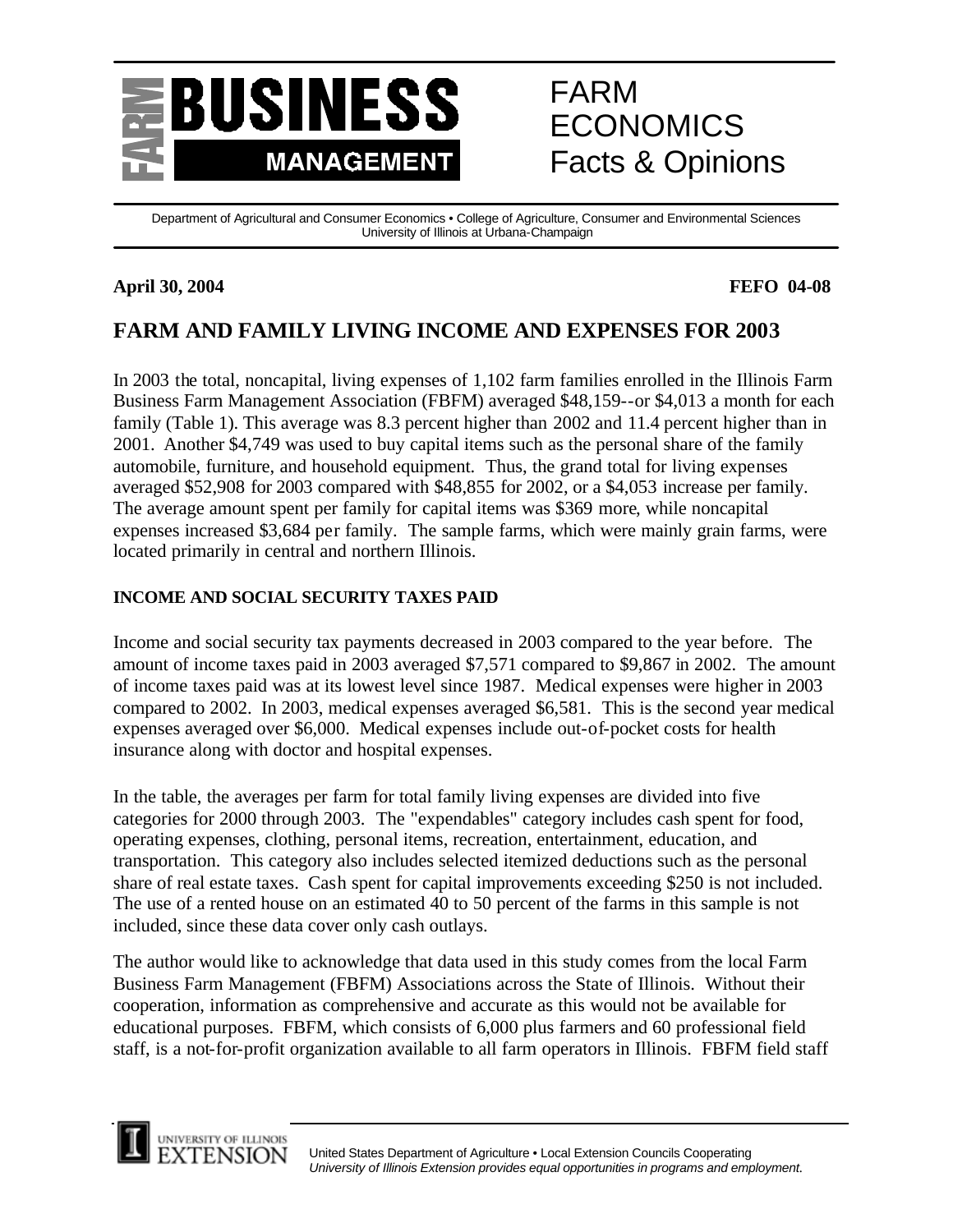provide on-farm counsel with computerized recordkeeping, farm financial management, business entity planning and income tax management. For more information, please contact the State FBFM Office located at the University of Illinois Department of Agricultural and Consumer Economics at 217-333-5511 or visit the FBFM website at www.fbfm.org.

Issued by: Dale Lattz, Department of Agricultural and Consumer Economics

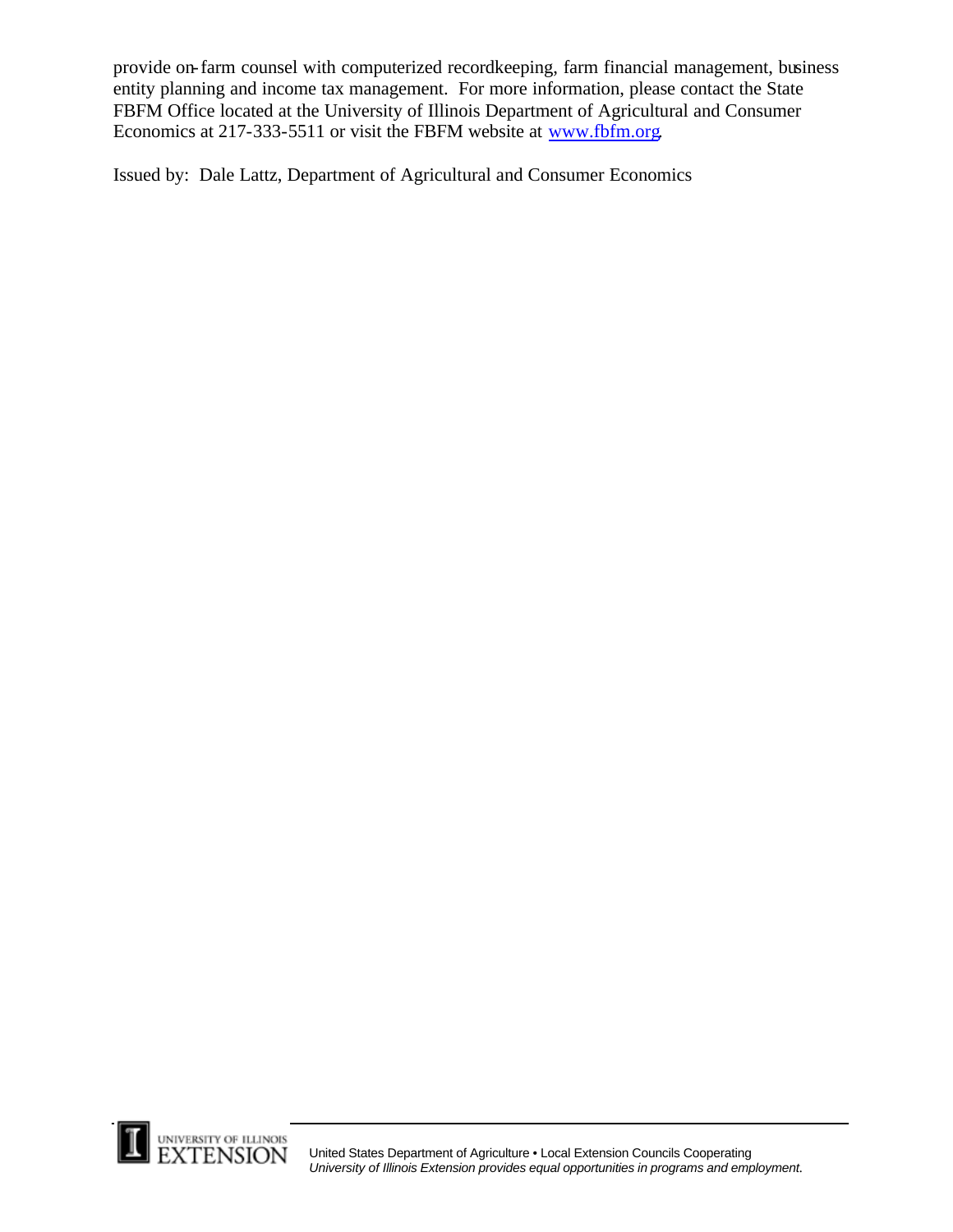|                                  |              | All records, average per farm |             |              |  |
|----------------------------------|--------------|-------------------------------|-------------|--------------|--|
|                                  | 2003         | 2002                          | 2001        | 2000         |  |
|                                  |              |                               |             |              |  |
|                                  | 1,102        | 1,216                         | 1,175       | 1,087        |  |
|                                  | 51           | 51                            | 50          | 50           |  |
|                                  | 3.3          | 3.2                           | 3.3         | 3.3          |  |
|                                  | \$66,290     | \$32,168                      | \$29,678    | \$49,960     |  |
| Source of dollars                |              |                               |             |              |  |
|                                  | \$25,919     | \$24,716                      | \$23,374    | \$22,424     |  |
|                                  | 240,363      | 198,884                       | 194,479     | 172,889      |  |
|                                  | 305.957      | 257,579                       | 266,422     | 260,066      |  |
| Uses of dollars                  |              |                               |             |              |  |
|                                  | \$17,713     | \$17,194                      | \$19,297    | \$19,213     |  |
| Cash operating expenses          | 218,726      | 182,720                       | 185.154     | 174,594      |  |
|                                  | 35,291       | 29,699                        | 30,557      | 29,877       |  |
|                                  | 225,968      | 183,423                       | 179,988     | 166,890      |  |
| Income and Social Security taxes | 7,571        | 9.867                         | 11.475      | 10.998       |  |
| Net new savings and investment   | 14,062       | 9,421                         | 9.707       | 6,281        |  |
| <b>Living expenses</b>           |              |                               |             |              |  |
|                                  | 1,583<br>\$. | \$.<br>1,454                  | \$<br>1,567 | 1,597<br>\$. |  |
|                                  | 6,581        | 6,335                         | 5,710       | 5,561        |  |
| Insurance, life and disability   | 2,681        | 2,590                         | 2,660       | 2,701        |  |
|                                  | 37,314       | 34,096                        | 33,275      | 32,685       |  |
| Total noncapital expense         | (48, 159)    | (44, 475)                     | (43, 212)   | (42, 544)    |  |
|                                  | 4,749        | 4,380                         | 4,885       | $-4,982$     |  |
|                                  | \$52,908     | \$48,855                      | \$48,097    | \$47,526     |  |
| Percentage change, total         |              |                               |             |              |  |
|                                  | 8.3          | 2.9                           | 1.6         | 4.1          |  |

### Table 1. *Average Sources and Uses of Funds over a Four-Year Period*



United States Department of Agriculture • Local Extension Councils Cooperating *University of Illinois Extension provides equal opportunities in programs and employment.*